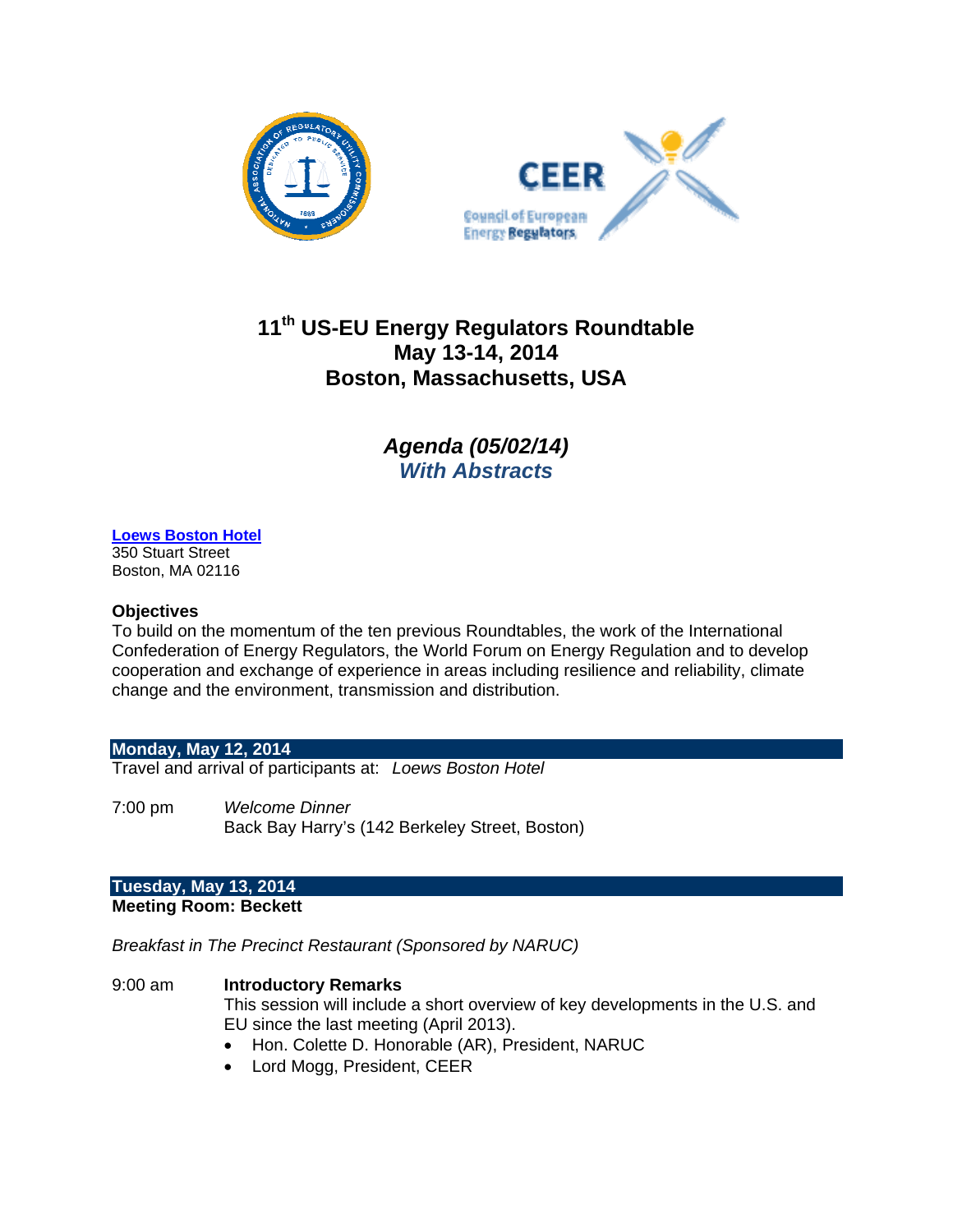#### 9:45 am **Session I: The Regulator's Role in Climate Change, the Environment and New Technologies**

Building upon the themes of resilience and reliability, regulators are facing new challenges in their roles. They are moving beyond the traditional balance of ensuring consumers get just and reasonable rates while offering the utility an opportunity to earn a fair rate of return, and now must also take into consideration environmental effects, climate change policies, emissions trading and markets and technological advances. The EU is currently debating a policy framework for climate and energy 2020 to 2030 – including further targets for GHG emissions and renewable (RES) generation. They are also reviewing how renewables are financed as they become more mainstream and penetrate markets. More generally, as these energy policies develop, the role and independence of regulators is coming under review, with environmental, competitiveness and other priorities from policy-makers interacting with regulation and markets. In addition, as we embark on these market and technology changes, the implication for energy consumers is also important. What impact will these transformations have on consumers? How can we engage with them in the regulatory process?

Moderator: Hon. Lisa Polak Edgar (FL), First Vice President, NARUC

Speaker: Mr David Halldearn (CEER), Advisor to the President

The latest energy and climate proposals in Europe call for a more ambitious reduction target for domestic GHG emissions and RES penetration by 2030. In parallel, European leaders are concerned about Europe's general competitiveness given the ongoing economic crisis and have begun to recognise the possible distortions to competition caused by previous policy choices to support the development and deployment of RES. Recently issued new EU state aid guidelines tighten the conditions for national support schemes, with a view to promoting the integration of RES in competitive markets and the cost-effectiveness of energy networks. RES are also changing the way markets are managed (e.g. generation adequacy) and operate – with capacity remuneration mechanisms emerging in part to address the value of capacity which must be on hand to back up RES. Amidst these developments and policy interventions, regulators must continue to provide investor certainty and promote well-functioning and competitive EU energy markets so that consumers receive fair prices.

# *Roundtable Discussion*

Speaker: Hon. James W. Gardner (KY), Member, Executive Committee, **NARUC** 

Under authority granted to the Environmental Protection Agency in recent years, the EPA has promulgated or is in the process of promulgating new regulations dealing with water, coal ash residual, mercury and air toxics, nitrogen oxide, sulfur dioxide and carbon. The electric generation utilities comply in part by presenting detailed compliance plans to state regulatory commissions which coordinate their evaluations of these plans with state environmental agencies. These evaluations include examining new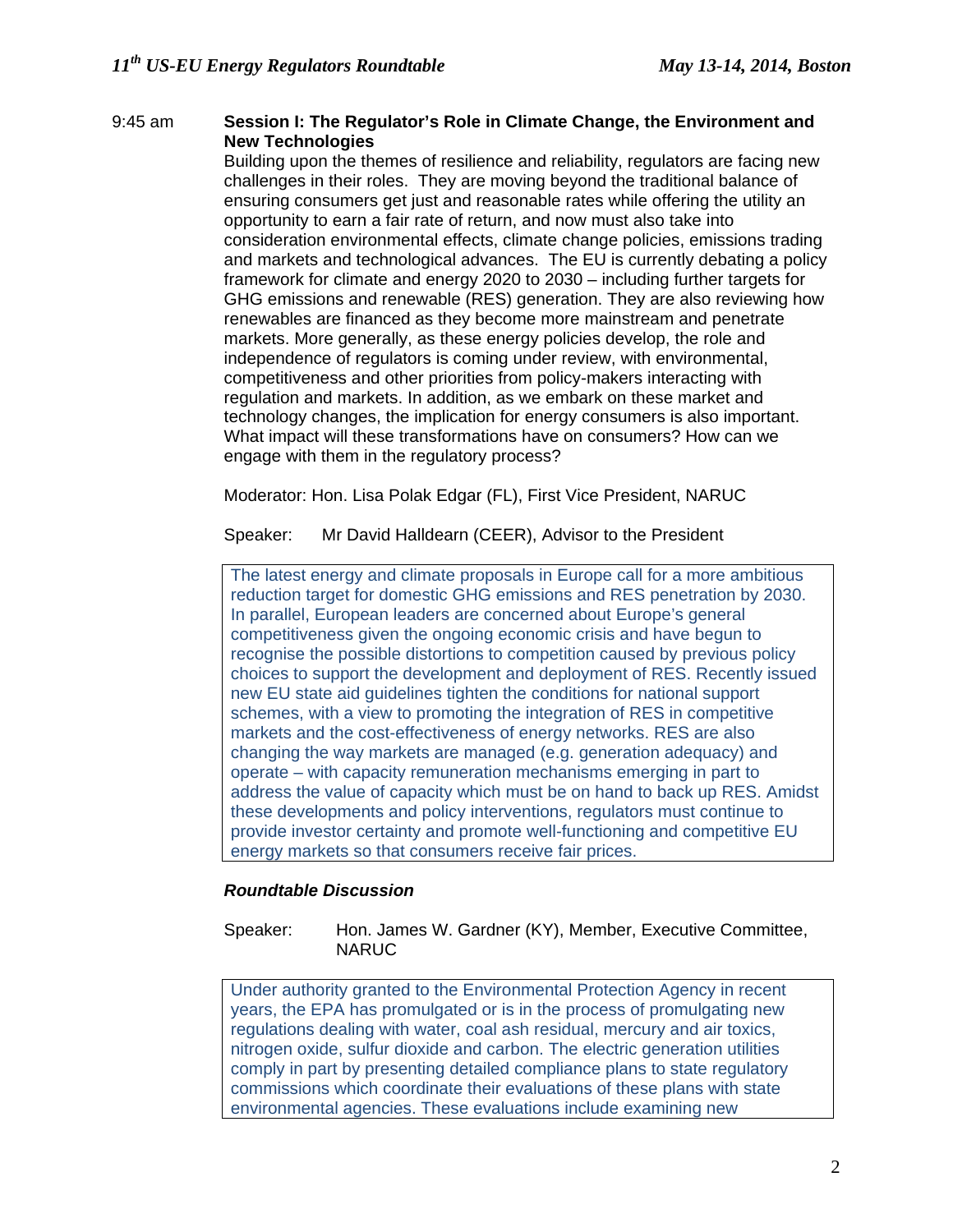technologies for the generation units, such as scrubbers and carbon capture and storage, as well as customer side approaches such as smart grid, energy efficiency and variable pricing. Commissioners must balance the needs of the generating utilities with the cost impacts on customers in this challenging process.

## *Roundtable Discussion*

10:30 am *Coffee break* 

### 11:00 am **Session I: The Regulator's Role in Climate Change, the Environment and New Technologies (Continued)**

Moderator: Lord Mogg (CEER)

Speaker: Hon. Anita Vegter (ACM, NL) (CEER)

The complexity of energy markets is due to increase given foreseen developments. Already, providers such as aggregators are emerging, with new services to manage this complexity. However, customer involvement is currently low, in part due to the (perceived) complexity of the energy market or the lack of choice. Higher consumer involvement should stimulate energy companies to innovate and provide a better quality of service and efficient prices. Fully involving the consumer in the energy market is a significant challenge. CEER has developed a set of principles to guide energy policy development so that it puts smaller consumers first (RASP: Reliability, Affordability, Simplicity and Protection & Empowerment). Protecting consumers involves implementing adequate rights that ensure fair deals, including the protection of their data. Empowering consumers means facilitating the development of a competitive market in which consumers can engage and exert their power of choice. It also means providing relevant and comparable information in order for consumers to make informed choices. But it is also about understanding that in a complex market consumers also base their decisions on non-rational behaviour. Therefore, behavioural insights are necessary in order to encourage effective consumer participation.

# *Roundtable Discussion*

Speaker: Hon. Alparslan Bayraktar (Turkey), Acting Chairman, ERRA

Proper implementation of policies towards emission control, energy efficiency and renewable energy, etc. require harmonization of regulatory and policy decisions. This is basically due to the fact that regulatory decisions depend on policies and have direct effects on consumers. In this regard, regulators need to be independent in determining a working approach but they should also be accountable to all stakeholders. This presentation will address the difficult task of balancing the interests and provide evidence from ERRA countries.

# *Roundtable Discussion*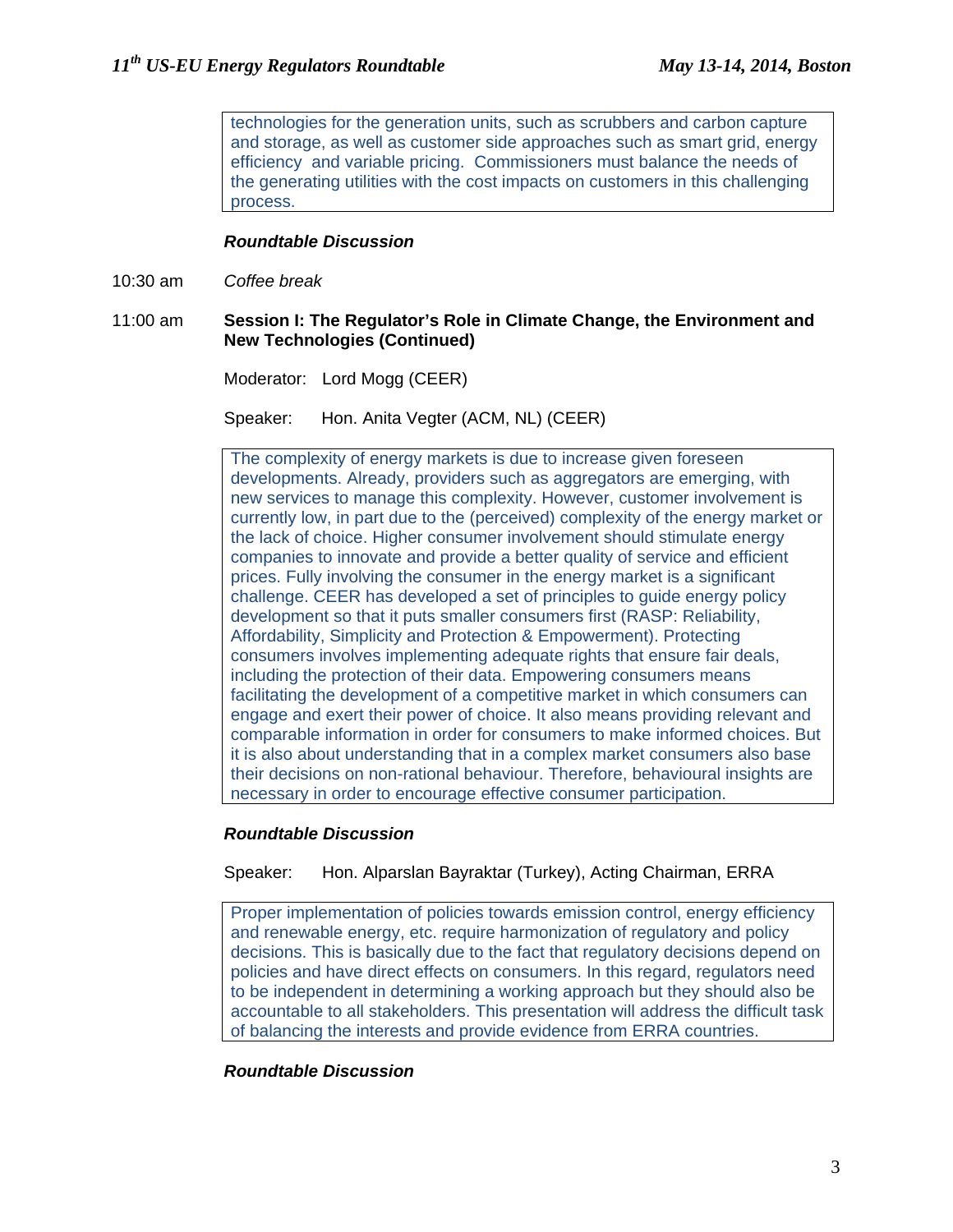# Speaker: Hon. David C. Boyd (MN); Vice Chairman, ICER

Individual states in the U.S. have established policy initiatives that address issues like greenhouse gas reduction, energy efficiency, and integration of renewable generation. Typically, volumetric "renewable portfolio standards" are used to define the minimum quantity of renewable electricity to be delivered by distribution companies, not a financial instrument like feed in tariffs that are common outside the U.S.. State and federal legislatures have created financial incentives that have had a positive effect in accelerating deployment of renewables. This presentation will reflect on the effectiveness of some of those tools and their impact on the generation portfolio.

# *Roundtable Discussion*

12:30 pm *Lunch (Living Room)*

# 2:00 pm **Session II: Resource Transformation**

This session will explore new developments in both the electricity and natural gas sectors. Where are we and what are the implications of smart grids, demand response, distributed generation, micro-grids, shale gas, LNG export terminals, integration of renewables, rooftop solar, efficiency? What will these changes mean for traditional fuel sources (e.g. natural gas), security of supply and for the regulatory treatment of utilities (including cross-border allocation)? How does regional transmission planning impact cost allocation? Innovation and investments play an important role in driving these changes. How can regulation contribute to encouraging innovation?

Moderator: Mr Alberto Pototschnig, Director, Agency for the Cooperation of Energy Regulators (ACER)

Speaker: Hon. Susan K. Ackerman (OR), Second Vice President, NARUC

#### **The Impacts of Distributed Generation**

This speaker will address distributed generation (DG) technologies, including: the extent to which DG can be expected to supplant more traditional generation sources in the energy supply resource mix; the potential for renewable DG technologies to help de-carbonize the power system; how DG technologies may improve or potentially degrade the reliability of the of energy supply; and the impact of utility load loss to non-utility DG on the utility's financial health and potential solutions.

# *Roundtable Discussion*

Speaker: Hon. Annegret Groebel, BNetzA, Germany; Vice President, CEER

**Regulating modern networks – cost allocation, facilitating innovation**  This speaker will address the issue of how best to regulate grid charges to ensure the grid is upgraded and modernized, i.e. how to calculate the RAB and a reasonable rate of return to attract and incentivize efficient investment while ensuring that users are not overcharged in an energy system that is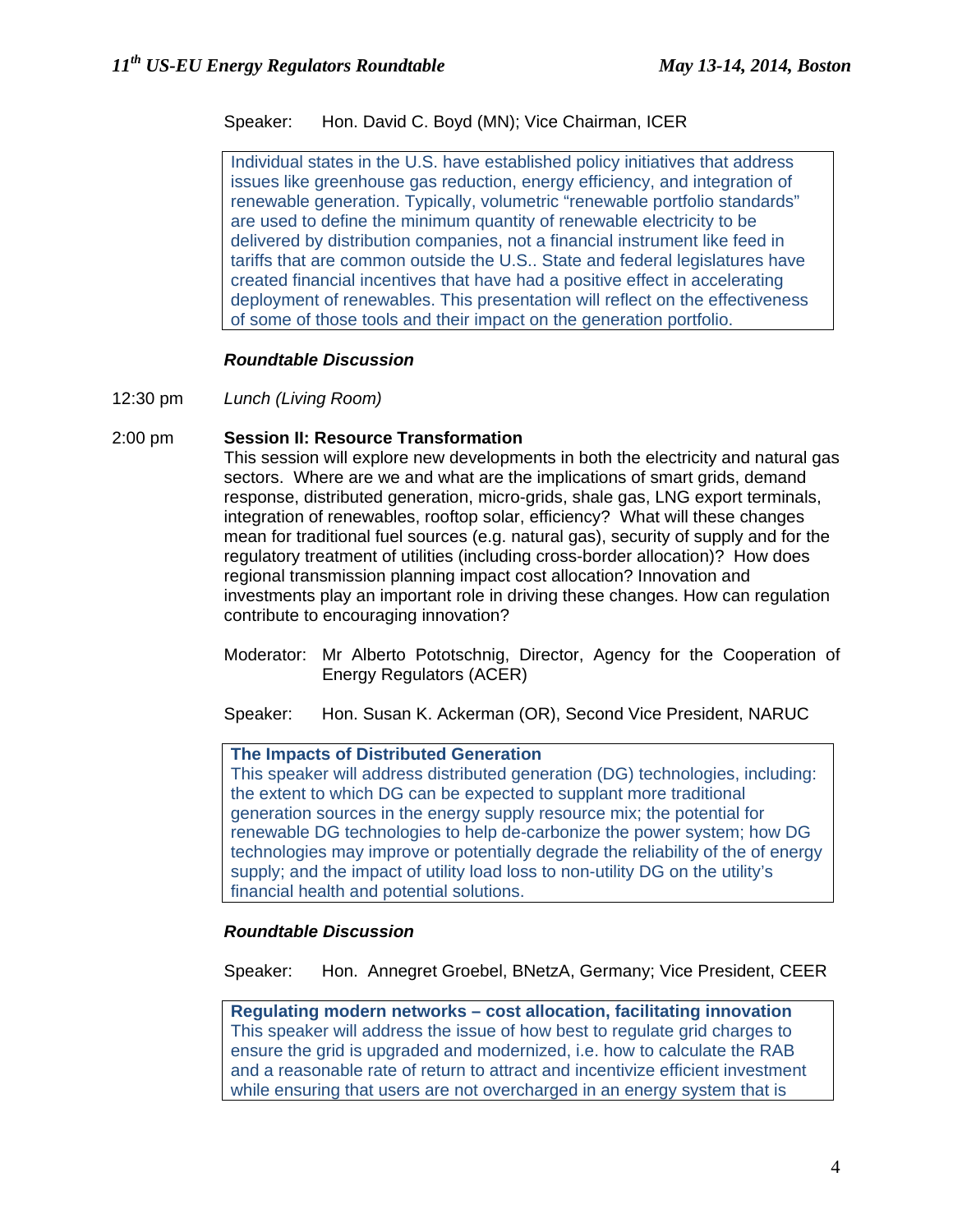increasingly complex. Do the traditional charging principles still work? Furthermore, cost allocation issues as well as the treatment of R&D costs to foster innovation will be looked at. The presentation will provide an overview of the different factors influencing network financing in times of change and the regulatory tools to deal with them.

## *Roundtable Discussion*

- 3:30 pm *Coffee break*
- 4:00 pm **Session II: Resource Transformation (Continued)**  Moderator: Hon. John W. Betkoski, III (CT), Member, Executive Committee, NARUC

Speaker: Hon. Philip Moeller, Commissioner, FERC

## **FERC Order 1000, Inter and Intra-regional Transmission Planning, Merchant Lines**

FERC Continues the multi-year implementation of Order 1000, with a second round of compliance filings and eventually inter-regional compliance filings while awaiting judicial decisions on the legality of the rule. Additional competition is emerging in limited settings, while merchant projects are gaining limited momentum to address specific constraints.

#### *Roundtable Discussion*

Speaker: Hon. Valeria Termini, Commissioner, AEEGSI, Italy; Vice President, CEER and DSO WG co-Chair

# **The impact of distributed generation on electricity infrastructure: regulatory dilemmas in promoting the future role of DSOs**

The rapid increase in renewable generation capacity connected to distribution networks (as well as new technologies) have sparked a wide debate on how the regulation of electricity distribution networks must adapt to ensure the maximum benefit for consumers while guaranteeing system security. In this new context, the main challenges for regulating DSOs are:

- concerning infrastructure development, to define output-based regulation and incentives to encourage efficient operations and investments in order to develop smarter networks (more IT-based control, less copper);
- concerning tariff structures, to decouple DSO profits from electricity volume delivered, considering and further analyzing capacity-based, use-of-system charges;
- as for the new role of DSO in procuring resources for ancillary services, to ensure neutrality and non‐discrimination, even considering further, stronger unbundling rules for DSOs.

#### *Roundtable Discussion*

5:00 pm Session Concludes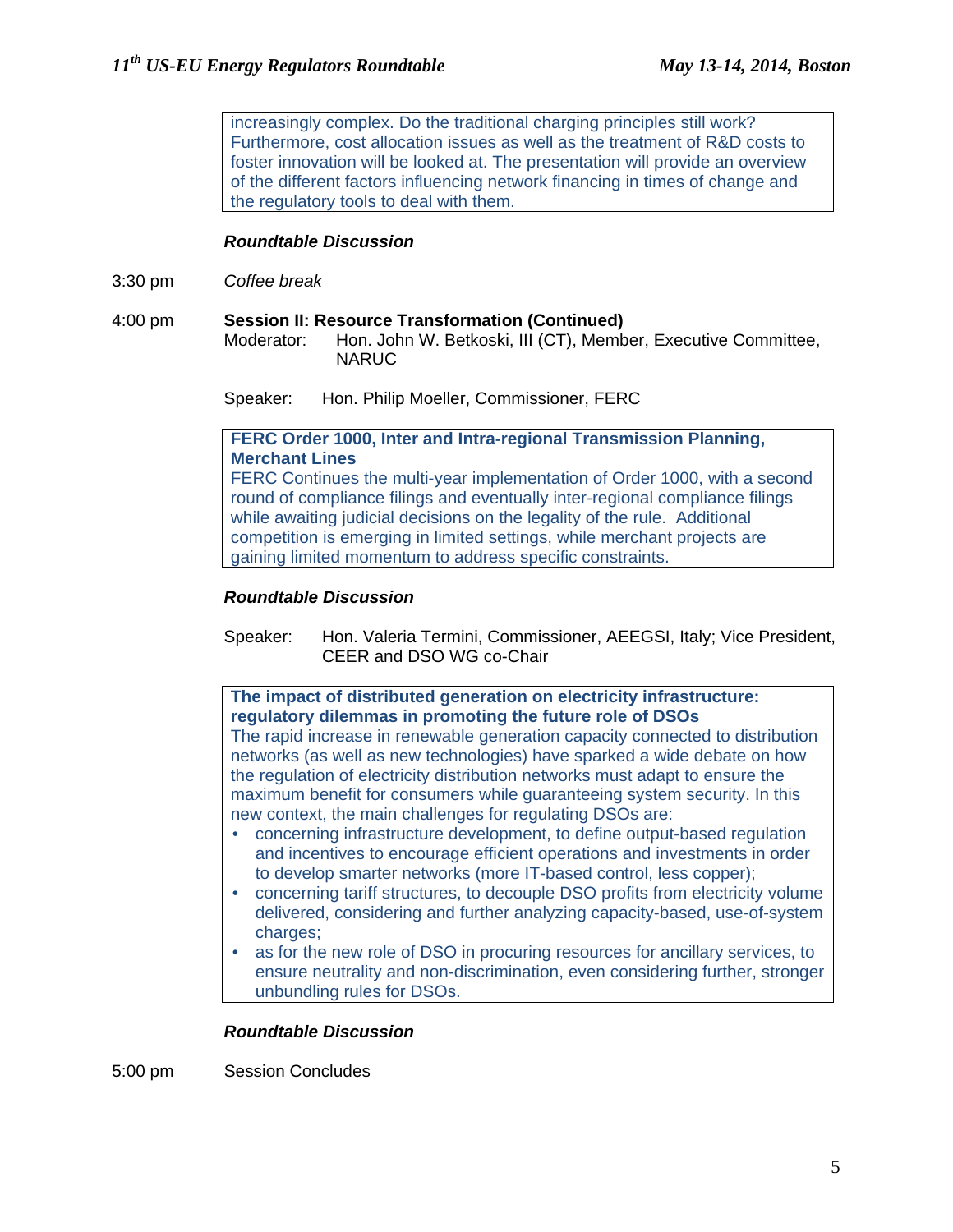7:30 pm *Official Dinner* Grill 23 & Bar, Exeter Room (161 Berkeley Street)

## **Wednesday, May 14, 2014**

# **Meeting Room: Beckett**

*Breakfast in The Precinct Restaurant (Sponsored by NARUC)* 

## 9:00 am **Session III: Resilience and Reliability**

NARUC's recent publication *Resilience in Regulated Utilities* defines resilience for the regulator as "robustness and recovery characteristics of utility infrastructure and operations, which avoid or minimize interruptions of service during an extraordinary and hazardous event<sup>1</sup>." Reliability focuses more on power system operations, monitoring and compliance and resource adequacy. The regulatory frameworks for resilience may be different than those used to address reliability. Regulators will discuss a variety of resilience and reliability issues including responses to natural disasters, mutual aid and coordination among utilities, security of supply, environmental implications, etc. Changes in network use and design (linked to new generation and load profiles, technologies and cross-border interconnections) have lead European regulators to initiate a holistic review of electricity and gas markets leading up to 2025, including any implications for the regulatory framework.

Moderator & Speaker: Hon. Colette D. Honorable (AR), President, NARUC

#### **Resilience in Regulated Utilities**

In the world of the economic regulator, resilience is the new and improved reliability. Our electricity infrastructure faces numerous challenges every day, but increasingly these risks are magnified as severe weather events, cyber threats and manmade catastrophes become more prevalent. NARUC is educating its members to proactively address the growing threats to the grid.

# *Roundtable Discussion*

Speaker: Lord Mogg (CEER)

#### **Building a Bridge to 2025**

 $\overline{a}$ 

Delivering reliable, affordable and simple-to-use energy services for all European consumers (whatever their size) is at the very heart of creating the EU's Single Energy Market. Regulation plays an essential role in within this framework. European regulators are considering anticipated market and technological changes, and changing energy policy priorities - and whether regulation is sufficiently robust in this changing environment. Key among these changes is the integration of renewables, including its impact on security of supply and market arrangements. Networks will require more flexibility (and tighter cooperation between grid operators) in order to

<sup>1</sup> http://www.naruc.org/Grants/Documents/Resilience%20in%20Regulated%20Utilities%20ONLINE%2011\_12.pdf